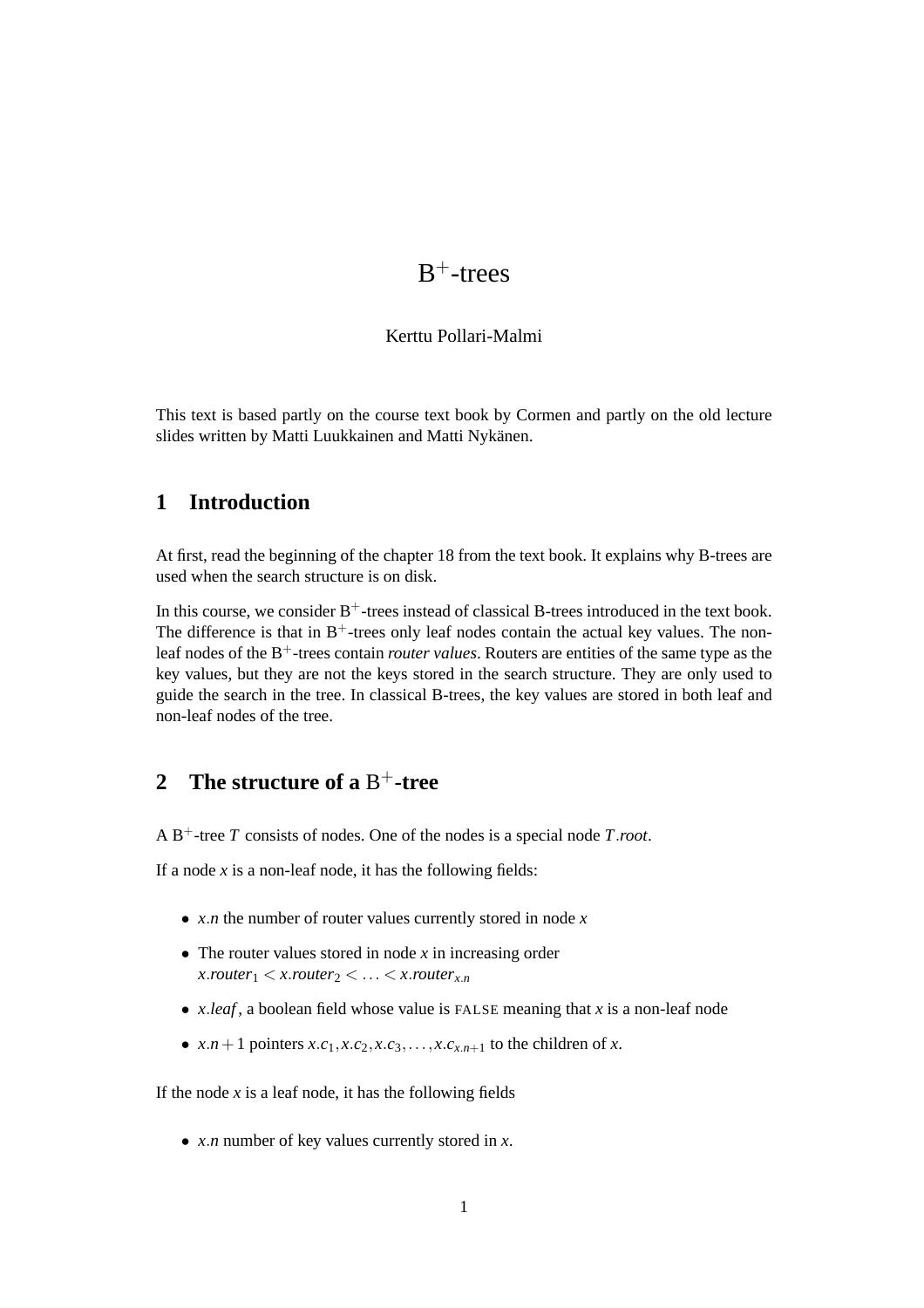- The key values stored in node *x* in increasing order  $x \cdot key_1 < x \cdot key_2 < \ldots < x \cdot key_{x}$
- *x*.*leaf* , a boolean field whose value is TRUE meaning that *x* is a leaf node.

If we consider a non-leaf node *x* and pointers in it  $x.c_1, x.c_2, x.c_3, \ldots, x.c_{x.n+1}$ the following condition is true:

 $k_1 \leq x$ .*router*<sub>1</sub> <  $k_2 \leq x$ .*router*<sub>2</sub> <  $k_3 \ldots \leq k_{x,n} \leq x$ .*router*<sub>*x*.*n*</sub> <  $k_{x,n+1}$ where  $k_i$  is any key or router value in the subtree pointed by the pointer  $x.c_i$ .

An example of the non-leaf node containing 5 router values:



Usually, we do not draw the values of the fields *x*.*n* and *x*.*leaf* :



The leaf nodes contain only the fields *n* and *leaf* and key values (and maybe some data connected to the key values, but for the case of simplicity we do not draw that data)

| leaf                                             |  |  |  |  |  |  |
|--------------------------------------------------|--|--|--|--|--|--|
| true   8   19   21   23   24   27   29   44   45 |  |  |  |  |  |  |

Usually, we draw the leaf node without the fields *n* and *leaf* :



Usually, each non-leaf node has dozens or hundreds of children.

An example of a  $B^+$ -tree:

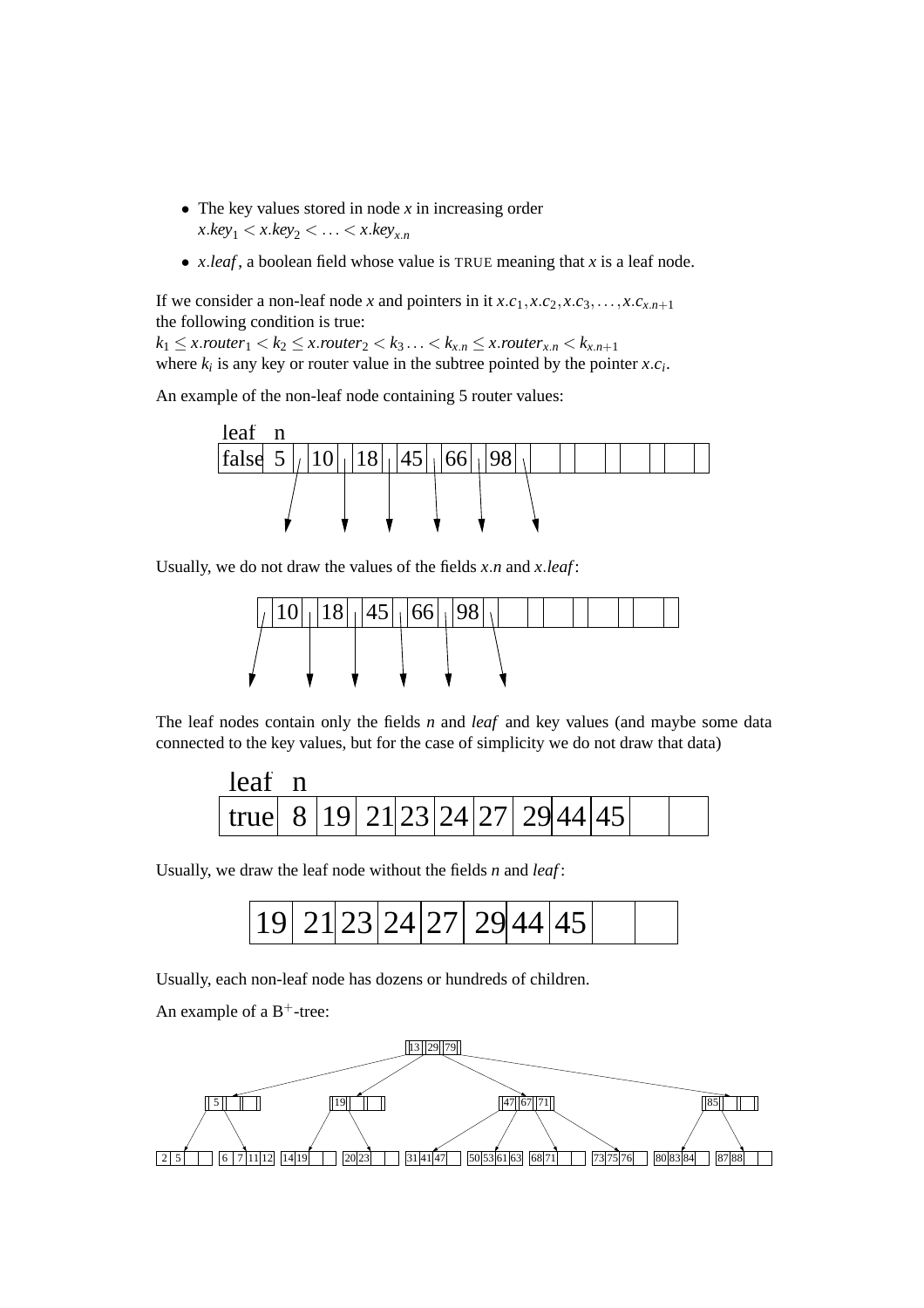### **3 Properties of the** B <sup>+</sup>**-tree nodes**

The  $B^+$ -tree has to satisfy the following balance conditions:

- Every path from the root node to a leaf node has an equal length, i.e. every leaf node has the same depth which is the height of the tree.
- Every node of the  $B^+$ -tree except the root node is at least half-filled.

The latter condition can be formulated more exactly: denote by  $s(x)$  the number of children of node *x* if *x* is a non-leaf node and the number of keys stored in *x* if *x* is a leaf node. Let  $t > 2$  be a fixed integer constant. For each node *x* of the B<sup>+</sup>-tree, the following is true:

- $1 \leq s(x) \leq 2t$ , if *x* is the only node in the tree.
- $2 \leq s(x) \leq 2t$ , if *x* is the root node and the tree contains also other nodes in addition to the root node.
- $t \leq s(x) \leq 2t$ , otherwise.

Because the  $B^+$ -tree satisfies the given balance conditions, we can prove that the hight *h* of the  $B^+$ -tree

 $h \leq \log_t n$ 

where *n* is the number of the keys stored in the tree.

## **4 Search in** B <sup>+</sup>**-tree**

The search operation is started in the root node and it proceeds in every node *x* as follows:

- If *x* is a non-leaf node, we seek for the first router value *x*.*router*<sub>*i*</sub> which is greater than or equal to the key *k* searched for. After that the search continues in the node pointed by  $x.c_i$
- If all router values in node *x* are smaller than the key *k* searched for, we continue in the node pointed by the last pointer in *x*.
- If  $x$  is a leaf node, we inspect whether  $x$  is stored in this node.

An example of a search operation:

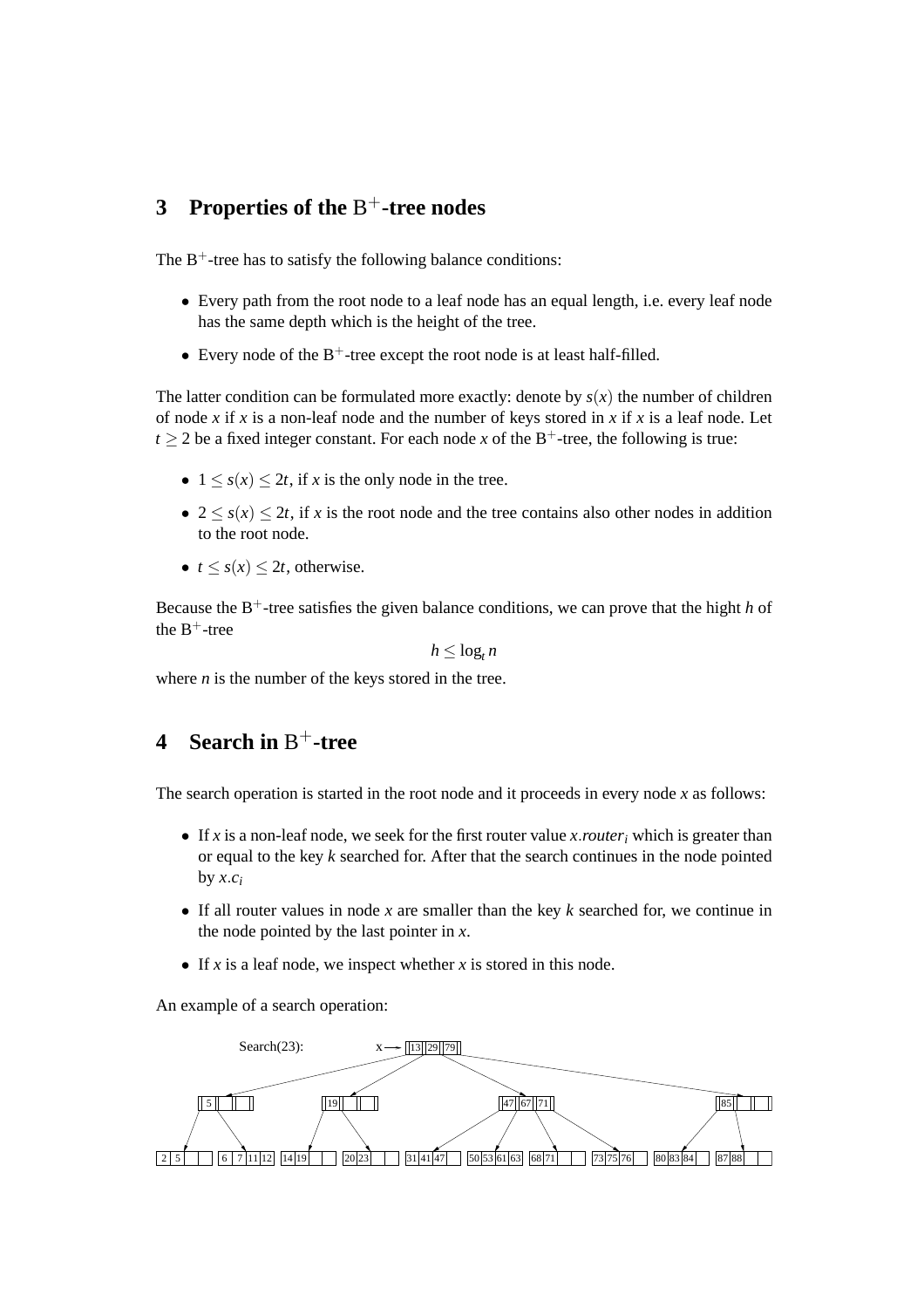



#### **4.1 Code of the search operation**

```
BTreeSearch(T,k)
1 x = T root2 while not x.leaf
3 \t i = 14 while i \leq x.n and k > x.router<sub>i</sub>
5 i = i+16 x = x.c_i7 DiskRead(x)
8 \text{ i} = 1 // ollaan lehtisolmussa
9 while i \leq x.n and k > x.key_i10 \quad i = i + 111 if i \leq x.n and k = x.key<sub>i</sub>
12 return ( x, i )
13 else return NIL
```
#### **4.2 Time complexity of the search operation**

During the search operation, *h* nodes are read from the disk to the main memory where *h* is the height of the B<sup>+</sup>-tree. As previously stated, the height of the B<sup>+</sup>-tree is  $h = O(\log n)$ where  $n$  is the number of the keys stored in the tree. In addition of the disk reads, the algorithm performs a linear search in every node read from the disk. The time complexity of each linear search is  $O(t)$ . Thus, the total time complexity of the B<sup>+</sup>-tree search operation is  $O(t \log_t n)$ .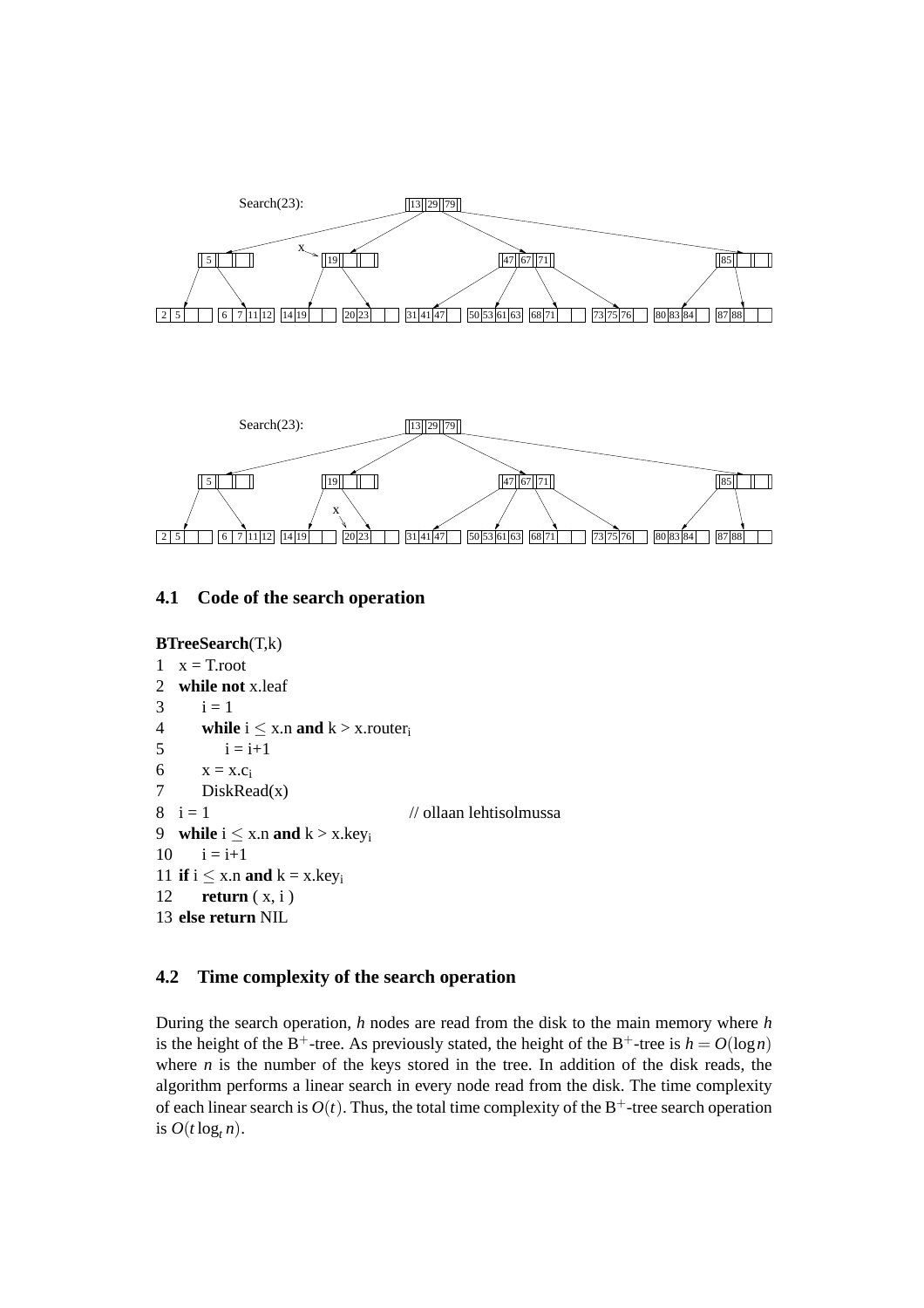If the linear search inside each node is changed to a binary search, the total time complexity of the B<sup>+</sup>-tree search operation becomes  $O(\log_2 t \log_t n)$ . However, in practise the disk read operations dominate the time demand of the operation.

### **5** B <sup>+</sup>**-tree insertion**

The insertion of the key  $k$  to a  $B^+$ -tree is started by searching for the leaf node  $\gamma$  which should contain  $k$ . This is performed in the same way as when performing the  $B^+$ -tree-search operation. If there is enough space in *y* to insert the key *k*, *k* is inserted and no other actions are needed.

If the node *y* is full before the insertion, it must be split as follows:

- We allocate memory for a new node *z*.
- The first *t* keys of node *y* are left in *y*
- The last *t* keys of node *y* are transferred to the new node *z*.
- The key *k* is inserted to either node *y* or *z* according to the value of *k*.
- A pointer to the new node *z* and a new router value are inserted to node *x* which is the parent of both *y* and *z*. A good choice for the new router value is the last key value in *y*.
- If there is not enough space for a new pointer and router value in *x*, *x* must be split. In the worst case, all nodes in the path from the leaf to the root must be split.

An example of splitting a leaf node:



In non-leaf nodes, the number of router values is one smaller than the number of pointers. Thus, if we split a non-leaf node, we have an "extra" router value. This router value is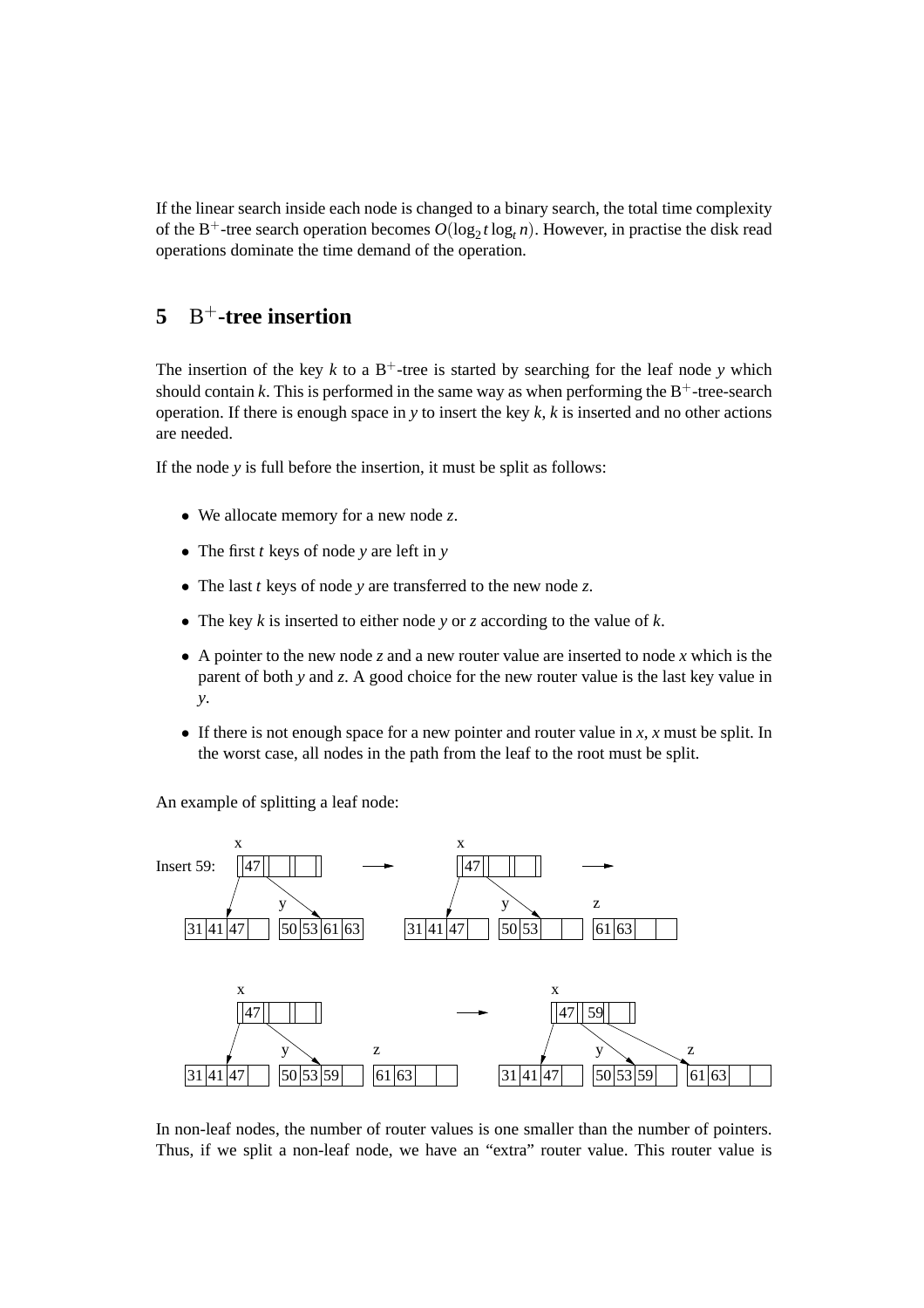added to the parent of the split node between the pointers to the original node and to its new sibling.

An example of the situation where a new pointer and a new router value 59 are inserted into node *y* is presented below.



If the parent of the split non-leaf node is full, we must split the parent to be able to add a new pointer and router value to the parent. In the worst case, all nodes in the path from the split node to the root node have to be split.

An example of the situation where inserting the value 59 into the leaf node leads to splitting of three nodes. (Only part of the  $B^+$ -tree is presented in the picture below):



The time complexity of the insertion algorithm is  $O(t \cdot log<sub>t</sub>n)$ , where the cofficient *t* is due to the operations performed for each node in the main memory. In practice, the time demand is dominated by the number of disk reads and writes needed, which is  $O(log_t n)$ .

We have presented the algorithm which performs the insertion to a leaf node at first and then goes back to the root node and does node splits when necessary. It is also possible to do the insertion in a single pass down the tree: if we encounter a full node, we split it on the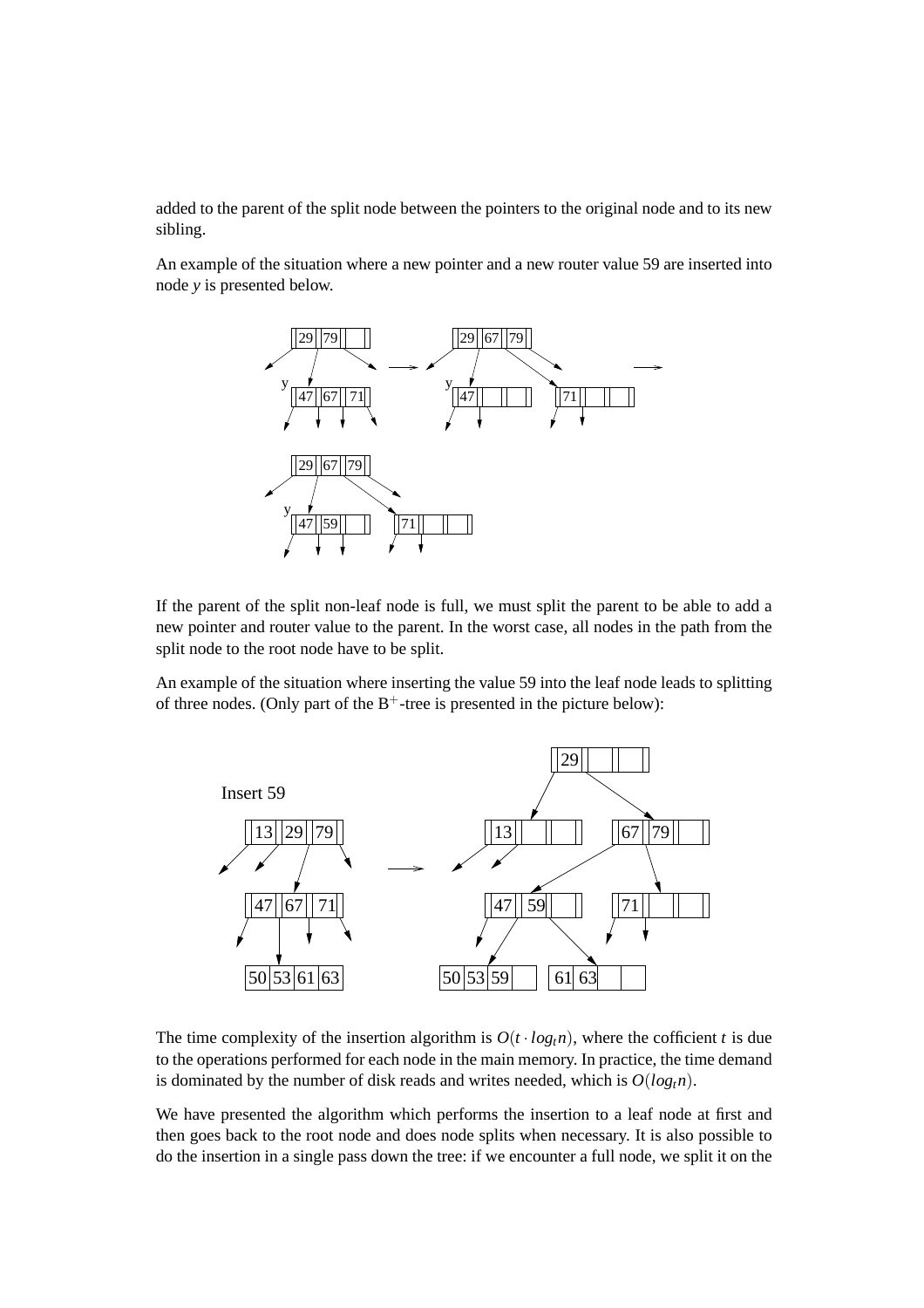way from the root down to the leaf. This means that we maybe do some unnecessary split operations, but on the other hand, we guarantee that it is always possible to insert a key into a leaf node without going back to the root after insertion.

### **6** B <sup>+</sup>**-tree deletion**

We start the deletion by searching for the leaf node containing the key to be deleted. Notice that we do not delete the same value from the non-leaf nodes although a non-leaf node would contain this value as a router value.

Because every leaf node contains more than one key values, we do not delete the node itself. We just remove the key value from the node.

If a leaf node contains at least *t* keys after the deletion, we are ready and no other actions are needed. If the number of keys in the leaf node is *t* −1 after deletion, rebalancing operation are needed.

When rebalancing node *y* which contains  $t - 1$  keys, we use the sibling *z* of *y*. The action performed depends on the number of nodes in *z*. If the node *z* contains at most  $t + 1$  keys, the keys in *z* are transferred to node *y*. After that, the pointer to node *z* and one router value are removed from the parent of *y* and *z*. This action is called *fusing*.



If the parent *x* has less than *t* children after fusing, we must continue the rebalancing process in  $x$ , which is a non-leaf node. If fusing is applied to two non-leaf nodes, the router value between the pointers to these nodes in the parent is removed from the parent and added to the fused node. In the worst case, all nodes in the path from the fused leaf to the root must be fused. The figure below shows the situation where fusing is started after one key has been removed from the leaf in the left. (The figure contains only part of the  $B^+$ -tree.)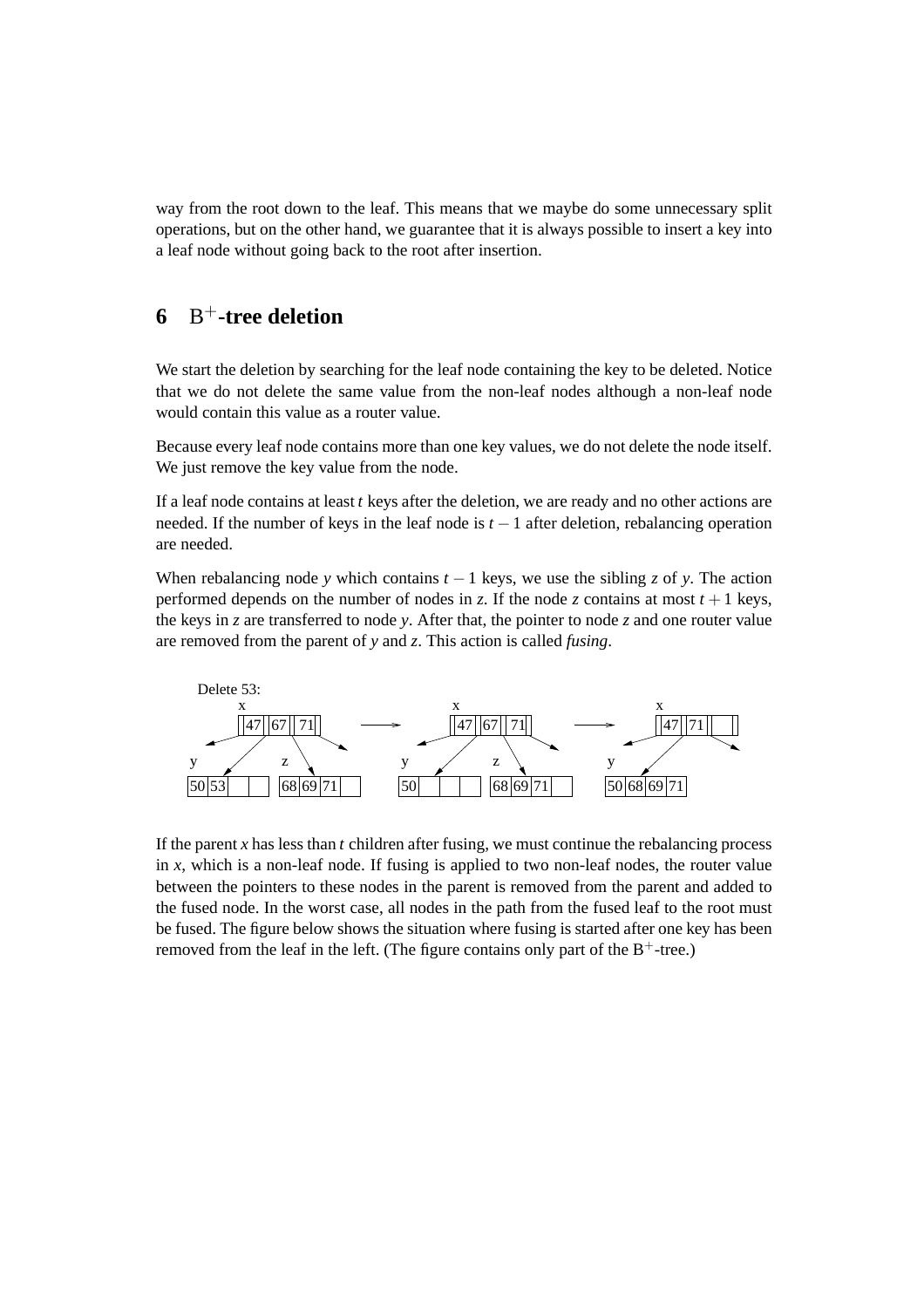

If the node *y* contains  $t - 1$  keys after the deletion and its sibling *z* contains at least  $t + 2$  keys, fusing cannot be applied. In this case, we use *sharing:* Some of the keys in *z* are transferred to the node *y* so that the number of keys in both nodes is about the same:

Delete 53:



Because the parent of  $y$  and  $z$  does not loose any children in this process, we do not need any rebalancing in the parent. However, we must update the router value between the pointers to the nodes *y* and *z*.

It is also possible that we must apply sharing to non-leaf nodes, if fusing nodes lower in the tree has led to the situation where a non-leaf node contains *t* −1 children and its sibling contains  $t + 2$  children. Notice how the router values are changed between the nodes to which sharing is applied and their parent in the example below:



The time complexity of the delete operation is the same as the time complexity of the insertion: